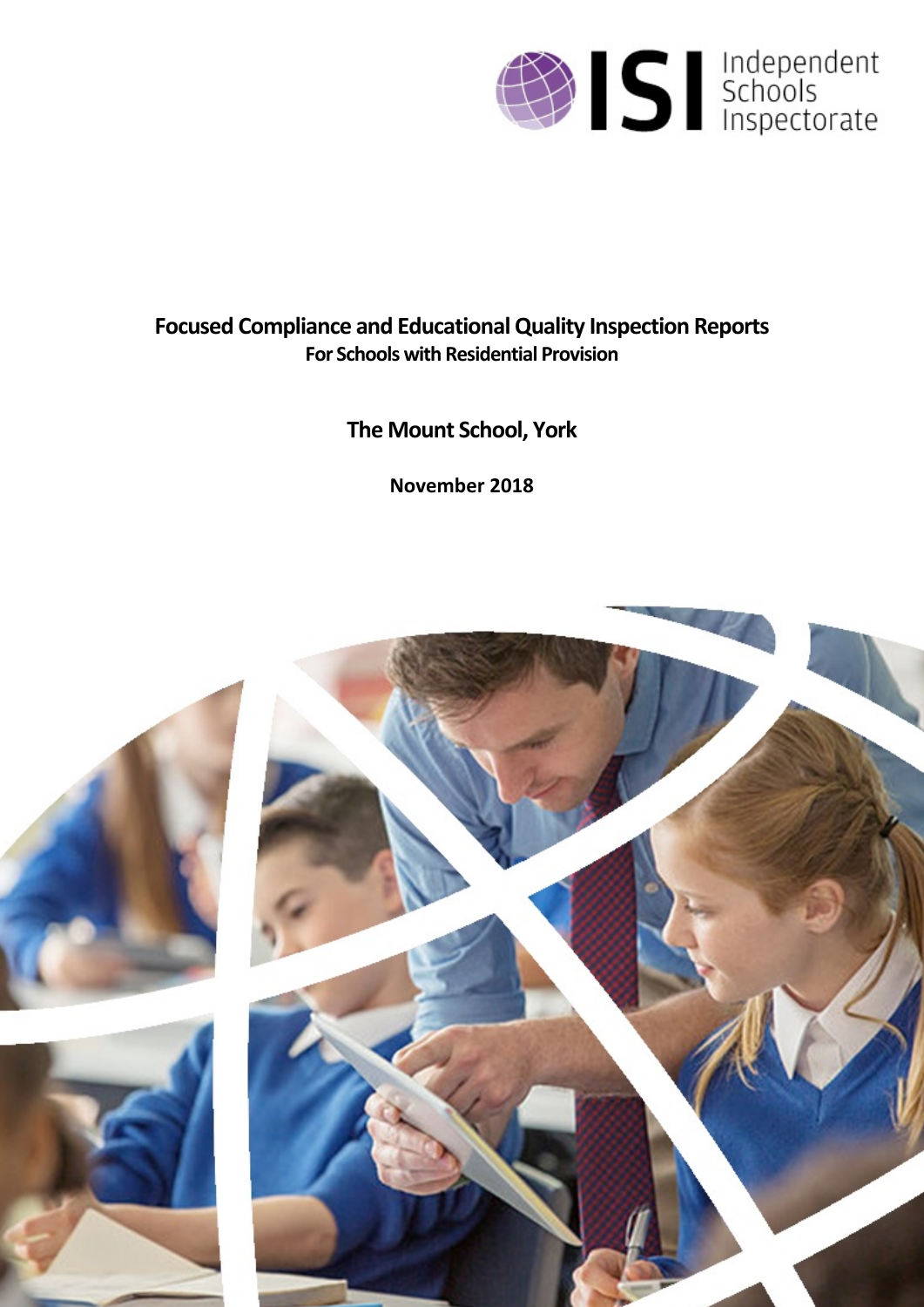## <span id="page-1-0"></span>**Contents**

| <b>Contents</b> |                                                                      | 2                       |
|-----------------|----------------------------------------------------------------------|-------------------------|
|                 | <b>School's Details</b>                                              | 3                       |
| 1.              | <b>Background Information</b>                                        | 4                       |
|                 | <b>About the school</b>                                              | 4                       |
|                 | What the school seeks to do                                          | 4                       |
|                 | About the pupils                                                     | 4                       |
| 2.              | <b>Regulatory Compliance Inspection</b>                              | 5                       |
|                 | <b>Preface</b>                                                       | 5                       |
|                 | <b>Key findings</b>                                                  | $\overline{\mathbf{z}}$ |
|                 | PART 1 - Quality of education provided                               | 7                       |
|                 | PART 2 - Spiritual, moral, social and cultural development of pupils | 7                       |
|                 | PART 3 - Welfare, health and safety of pupils                        | 7                       |
|                 | PART 4 – Suitability of staff, supply staff, and proprietors         | 8                       |
|                 | PART 5 - Premises of and accommodation at schools                    | 8                       |
|                 | <b>PART 6 - Provision of information</b>                             | 8                       |
|                 | PART 7 - Manner in which complaints are handled                      | 8                       |
|                 | PART 8 - Quality of leadership in and management of schools          | 8                       |
| 3.              | <b>Educational Quality Inspection</b>                                | 9                       |
|                 | Preface                                                              | 9                       |
|                 | <b>Key findings</b>                                                  | 10                      |
|                 | <b>Recommendations</b>                                               | 10                      |
|                 | The quality of pupils' academic and other achievements               | 10                      |
|                 | The quality of the pupils' personal development                      | 13                      |
| 4.              | <b>Inspection Evidence</b>                                           | 15                      |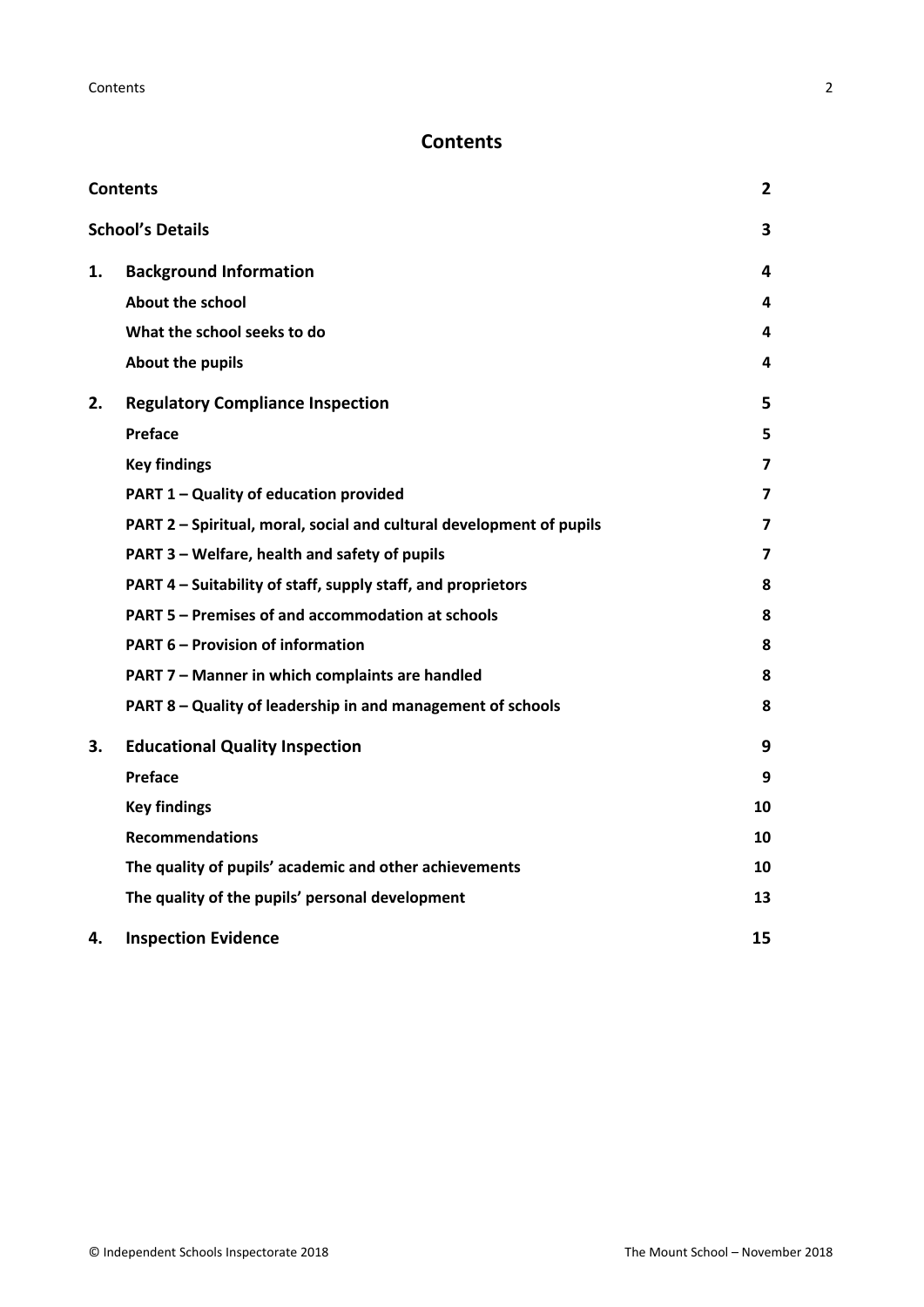| <b>School</b>                    | The Mount School, York          |     |                   |     |
|----------------------------------|---------------------------------|-----|-------------------|-----|
| <b>DfE</b> number                | 816/6003                        |     |                   |     |
| <b>Registered charity number</b> | 513646                          |     |                   |     |
| <b>Address</b>                   | <b>Dalton Terrace</b>           |     |                   |     |
|                                  | York                            |     |                   |     |
|                                  | North Yorkshire                 |     |                   |     |
|                                  | <b>YO24 4DD</b>                 |     |                   |     |
| <b>Telephone number</b>          | 01904 667500                    |     |                   |     |
| <b>Email address</b>             | principal@mountschoolyork.co.uk |     |                   |     |
| Principal                        | Adrienne Richmond               |     |                   |     |
| <b>Chair of governors</b>        | Margaret Bryan                  |     |                   |     |
| Age range                        | 2 to 18                         |     |                   |     |
| Number of pupils on roll         | 207                             |     |                   |     |
|                                  | <b>Boys</b>                     | 20  | Girls             | 187 |
|                                  | Day pupils                      | 176 | <b>Boarders</b>   | 31  |
|                                  | <b>EYFS</b>                     | 35  | <b>Juniors</b>    | 44  |
|                                  | <b>Seniors</b>                  | 82  | <b>Sixth form</b> | 46  |
| <b>Inspection dates</b>          | 06 to 08 November 2018          |     |                   |     |

## <span id="page-2-0"></span>**School's Details**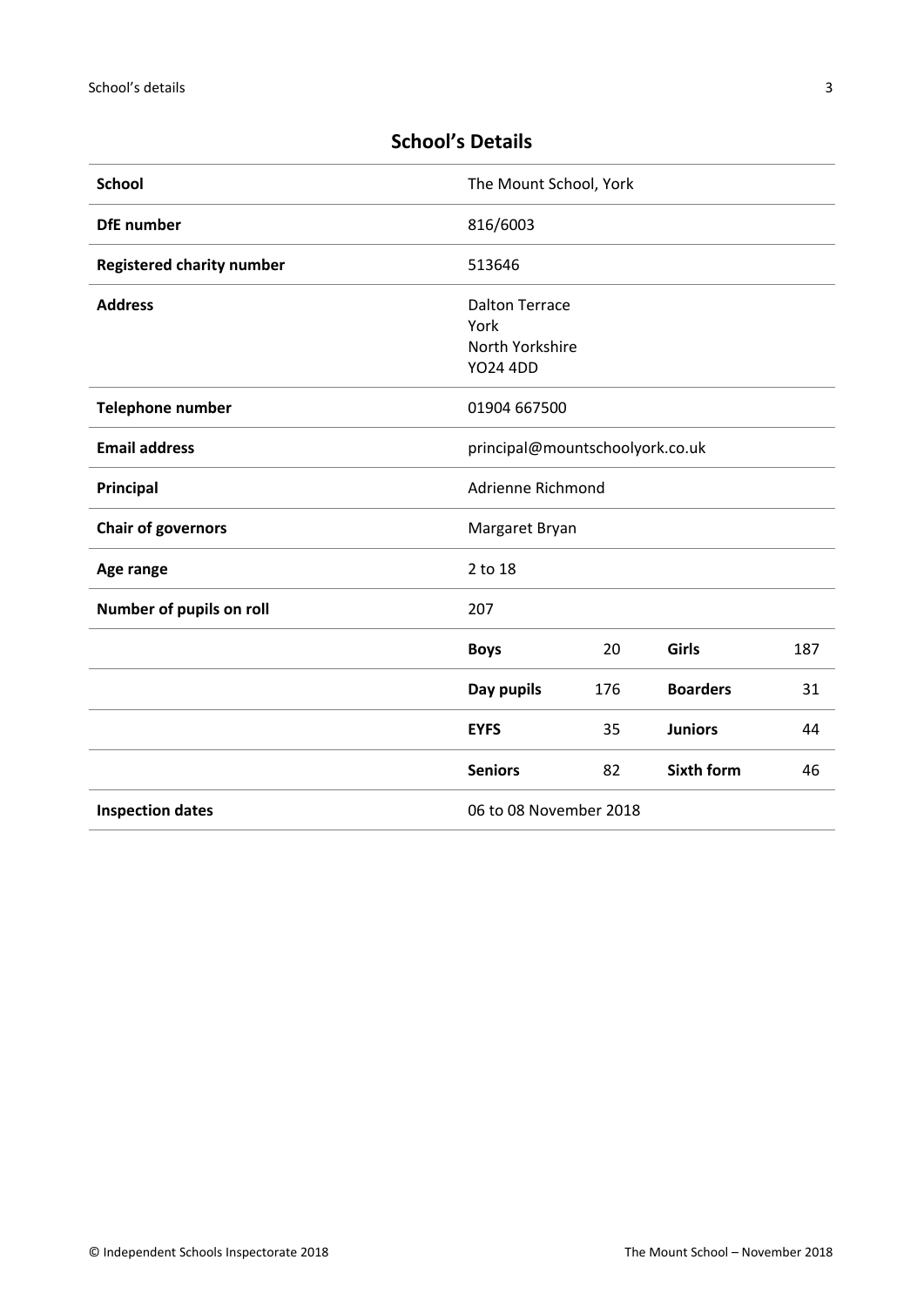## <span id="page-3-0"></span>**1. Background Information**

#### <span id="page-3-1"></span>**About the school**

- 1.1 Founded by The Religious Society of Friends (Quakers) in 1785 in the city of York, The Mount School offers an independent education to girls aged from two to eighteen years and boys aged from two to four years. The school is governed by a school committee of thirteen members. The school caters for pupils from all backgrounds, cultures and religions.
- 1.2 The school accepts boys and girls into the nursery between the ages of two and four years. Girls join the junior school between five and eleven years. The senior school caters for day and boarding girls only between the ages of eleven and eighteen years. Boarders are accommodated in one house onsite.
- 1.3 Since the previous inspection the school has appointed a new chair of governors, principal, bursar and deputy head.

#### <span id="page-3-2"></span>**What the school seeks to do**

1.4 Based on the Quaker Values, the school seeks to provide the freedom for pupils to flourish in a calm, caring and spiritual community, and to encourage them to: respect and value every individual; strive for personal excellence; think and live adventurously; and to make a positive contribution to an everchanging world.

#### <span id="page-3-3"></span>**About the pupils**

1.5 Most pupils come from White British professional or business families within a 25-mile radius of the school. Boarders mostly originate from overseas. Nationally standardised tests indicate the ability of pupils in the junior and senior schools is above average, and that the ability of sixthform pupils is broadly average. No pupil in the school has an education, health and care plan or a statement of special educational needs. The school has identified 27 pupils as having special educational needs and/or disabilities(SEND), which include dyslexia, dyspraxia and attention deficit disorder, 22 of whom receive additional specialist help. English is an additional language (EAL) for 36 pupils, 16 of whose needs are supported by specialist teaching. The school identifies those who are more able within its provision for all pupils according to need, in line with Quaker teaching on equality.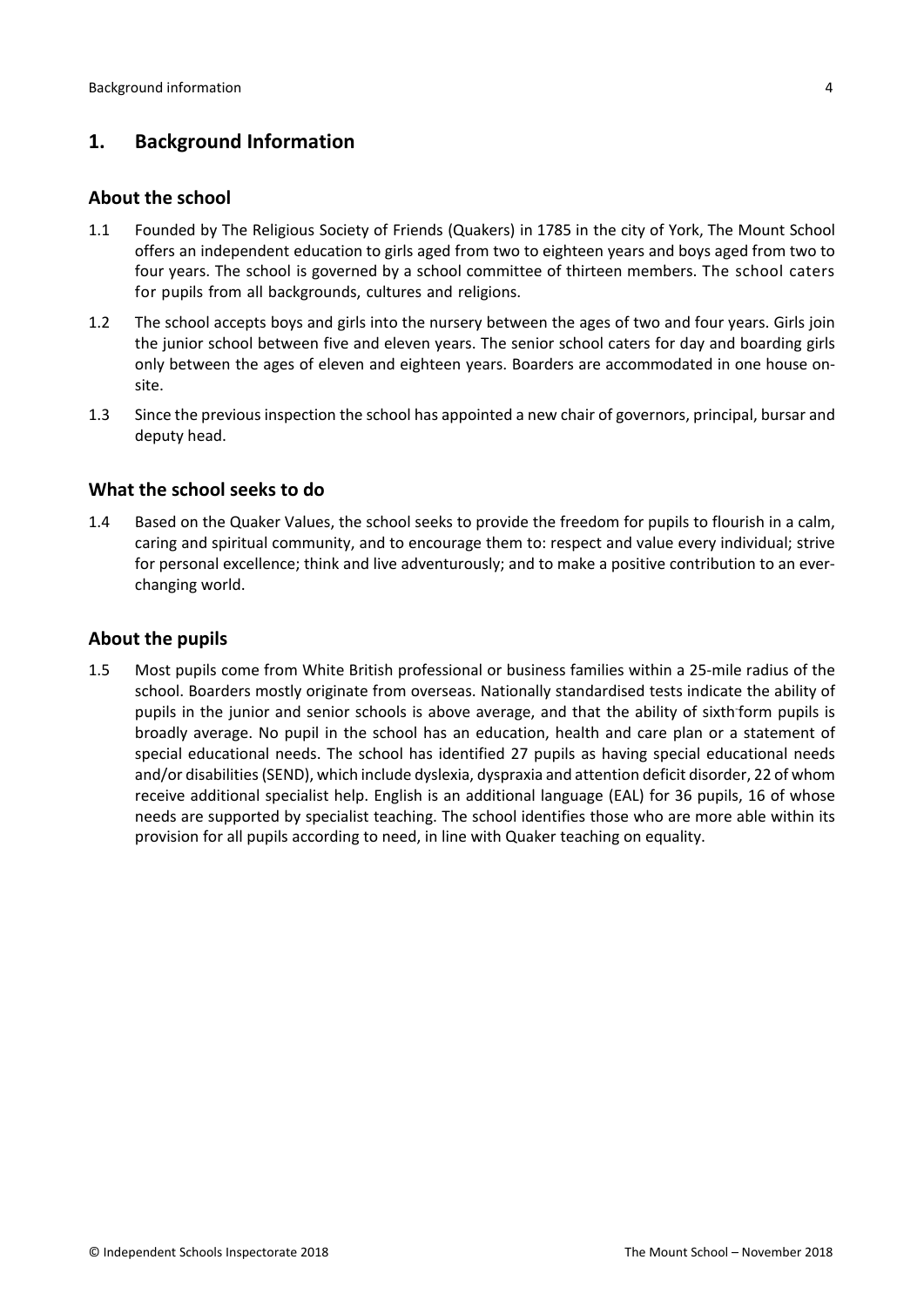#### <span id="page-4-0"></span>**2. Regulatory Compliance Inspection**

#### <span id="page-4-1"></span>**Preface**

The registration authority for independent schools is the Department for Education (DfE), which directs inspection according to a specified frequency or at any time where the DfE has particular concerns about a school. The Independent Schools Inspectorate (ISI) is the body approved by the Secretary of State for the purpose of inspecting schools which are, or whose heads are, in membership of the associations which form the Independent Schools Council (ISC) and reporting on the extent to which they meet the Independent School Standards ('the standards') in the Schedule to the Education (Independent School Standards) Regulations 2014. Accordingly, inspection records whether the school meets each of these standards, which are arranged in eight Parts, each of which is divided into separate paragraphs. The inspection of schools that have early years settings not requiring registration similarly records whether the school complies with key provisions of the Early Years Foundation Stage statutory framework, and for registered settings the full range of the Early Years Foundation Stage provisions is considered. Additionally, the inspection reports on the school's accessibility plan under Schedule 10 of the Equality Act 2010 and the ban on corporal punishment under section 548 of the Education Act 1996. It comments on the progress made by the school in meeting the compliance action points set out in the school's most recent statutory inspection.

This inspection also contains specific judgements on the National Minimum Standards for Boarding Schools ('boarding NMS'). It also comments on the progress made by the school in meeting the compliance action points set out in the most recent statutory boarding inspection and it judges the extent to which the school currently meets the boarding NMS. It identifies any standards which the school does not meet and requires action to meet them. Findings are distributed across sections relating to the eight Parts of the standards.

All association independent schools will have an inspection within three yearsfrom April 2016, in accordance with the Framework and DfE requirements. The inspection may be of COMPLIANCE ONLY or a combined inspection of EDUCATIONAL QUALITY AND COMPLIANCE depending on a number of factors, including findings from their most recent inspection. Schools judged not to meet the standards, including the boarding NMS, may also be subject to a progress monitoring visit before their next routine inspection. The progress monitoring visit will judge whether the school has taken the necessary action to meet any un-met standards identified at their previous inspection.

The inspection was also carried out under the arrangements of the ISC Associations for the maintenance and improvement of the quality of their membership.

**This is a FOCUSED COMPLIANCE INSPECTION which was combined with an inspection of EDUCATIONAL QUALITY, the report of which appears later in this document. The COMPLIANCE inspection reports only on the school's compliance with the standards**, **including the boarding NMS.** The standards represent minimum requirements and judgements are given either as **met** or as **not met**. All schools are required to meet all the standards applicable to them. Where the minimum requirements are not met, this is clearly indicated in the relevant section of the report and the school is required to take the actions specified. In this focused compliance inspection, key regulations and standards have been inspected in detail. These are the regulations on safeguarding; measures to guard against bullying; arrangements for pupils' health and safety, arrangements to check the suitability of staff; the provision of information to parents; the handling of parents' complaints; and other related aspects of leadership and management, together with the NMS covering the same areas.

Inspections do not include matters that are outside of the regulatory framework described above, such as: an exhaustive health and safety audit; compliance with data protection requirements; an in-depth examination of the structural condition of the school, its services or other physical features; contractual arrangements with parents; an investigation of the financial viability of the school or its accounting procedures.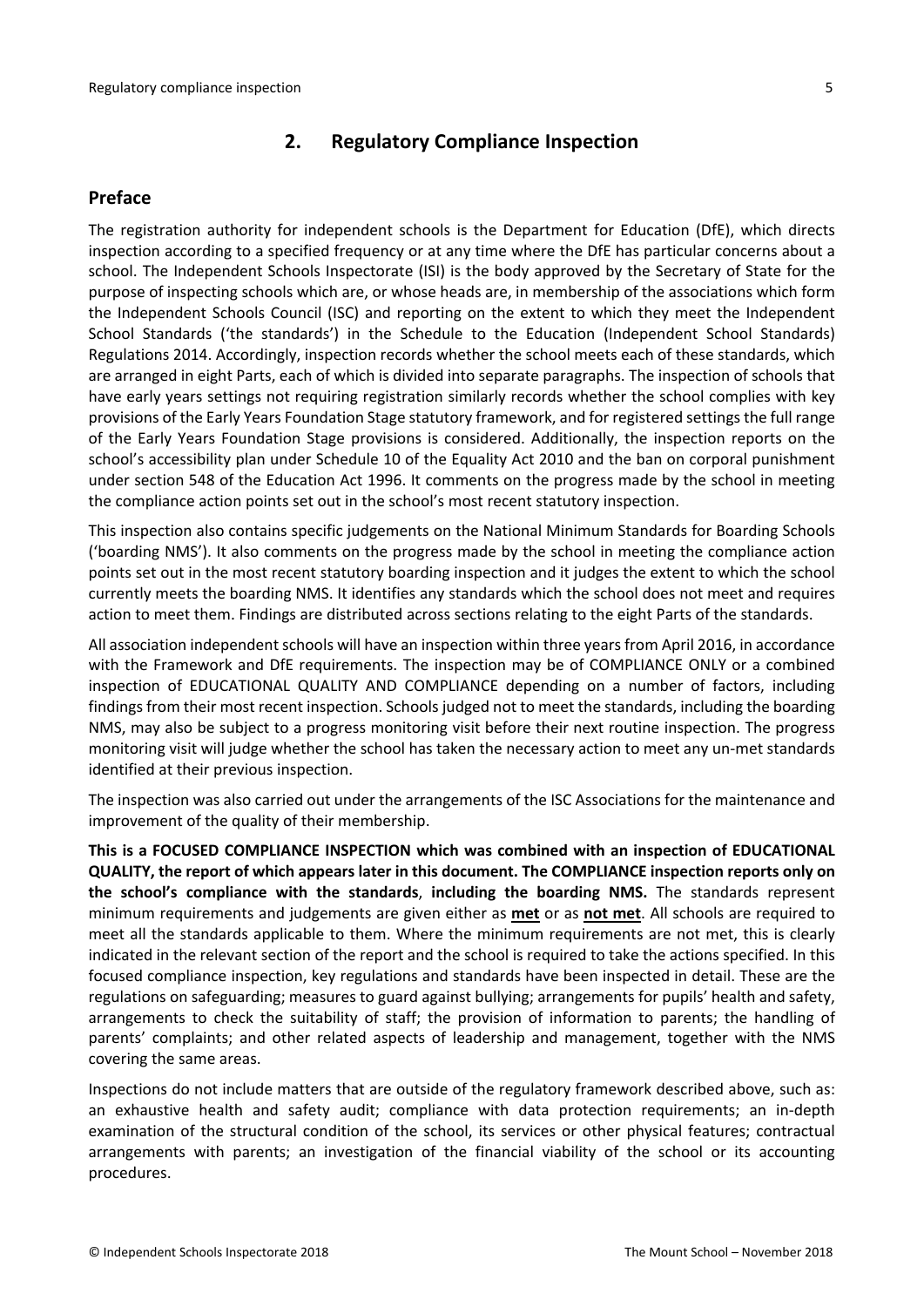Inspectors may be aware of individual safeguarding concerns, allegations and complaints as part of the inspection process. Such matters will not usually be referred to specifically in published reports in this document but will have been considered by the team in reaching its judgements.

Links to the full regulations and requirements can be found here: The Education [\(Independent](http://www.legislation.gov.uk/uksi/2014/3283/contents/made) School Standards) [Regulations](http://www.legislation.gov.uk/uksi/2014/3283/contents/made) 2014, National Minimum [Standards](https://www.gov.uk/government/uploads/system/uploads/attachment_data/file/416186/20150319_nms_bs_standards.pdf) for Boarding Schools, Early Years [Foundation](https://www.gov.uk/government/publications/early-years-foundation-stage-framework--2) Stage Statutory [Framework.](https://www.gov.uk/government/publications/early-years-foundation-stage-framework--2)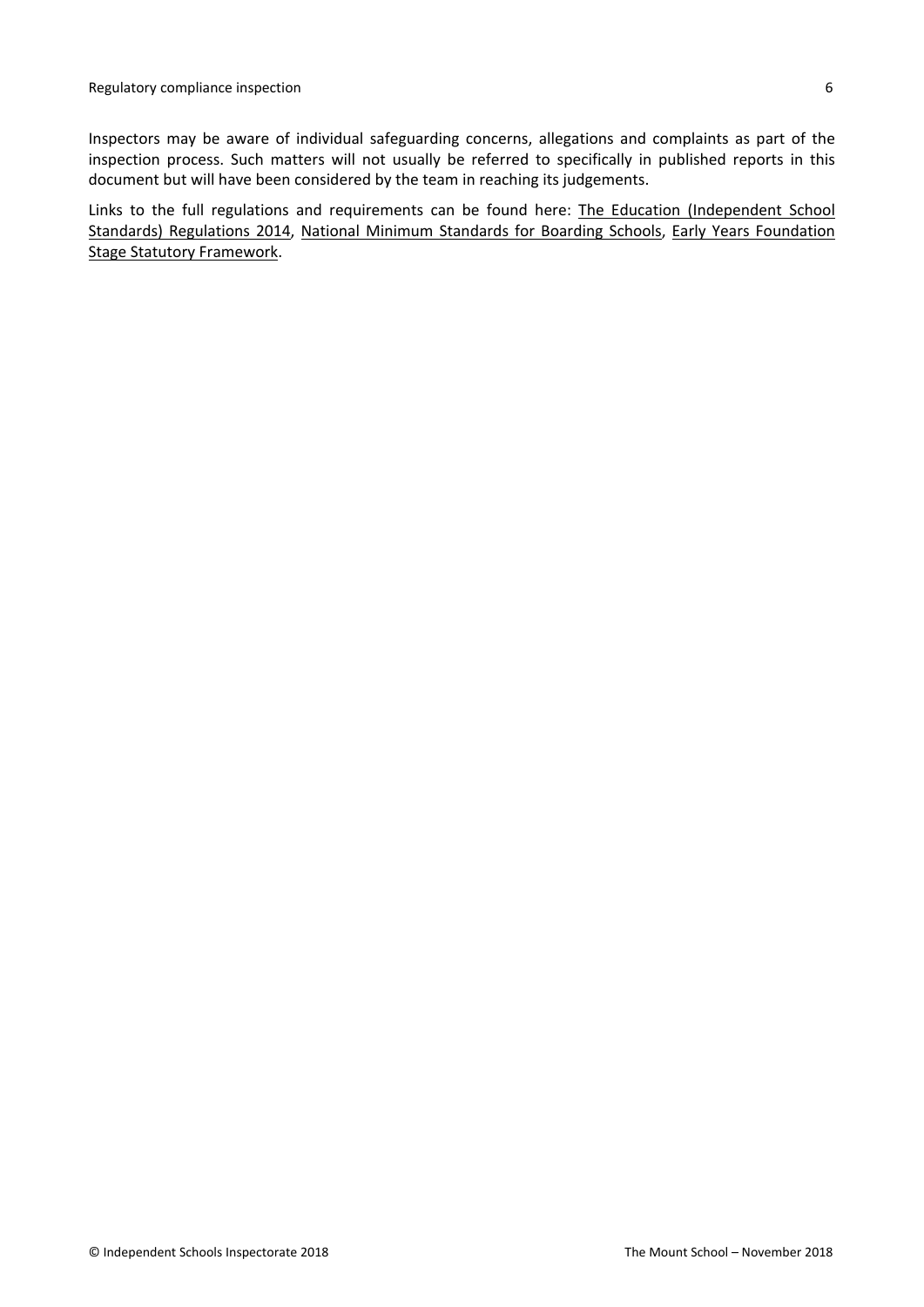### <span id="page-6-0"></span>**Key findings**

2.1 The school meets the standards in the schedule to the Education (Independent School Standards) Regulations 2014, the National Minimum Standards for Boarding Schools 2015, and relevant requirements of the statutory framework for the Early Years Foundation Stage, and associated requirements, and no further action is required as a result of this inspection.

## <span id="page-6-1"></span>**PART 1 – Quality of education provided**

- 2.2 In the junior school, the school uses its own framework to determine attainment, instead of the national framework.
- 2.3 At GCSE in the years 2015 to 2017, performance has been above the national average for maintained schools. Results in IGCSE examinations have been higher than worldwide norms.
- 2.4 In the sixth form, A-level results in the years 2015 to 2017 have been above the national average for sixth formers in maintained schools.
- 2.5 The curriculum is documented, supported by appropriate plans and schemes of work for the pupils and covers the required breadth of material. The teaching enables pupils to make good progress, encompasses effective behaviour management and is supported by suitable resources. A suitable framework for the assessment of pupils' performance is in place.
- **2.6 The standards relating to the quality of education [paragraphs 1–4] are met.**

#### <span id="page-6-2"></span>**PART 2 – Spiritual, moral, social and cultural development of pupils**

- 2.7 Principles and values are actively promoted which facilitate the personal development of pupils as responsible, tolerant, law-abiding citizens. Boarders' views are actively encouraged, and their opinions and concerns are appropriately considered by staff. Any prefect system operating in the school is suitably managed.
- **2.8 The standard relating to spiritual, moral, social and cultural development [paragraph 5] and NMS 17 and 19 are met.**

#### <span id="page-6-3"></span>**PART 3 – Welfare, health and safety of pupils**

- 2.9 Arrangements are made to safeguard and promote the welfare of pupils by means that pay due regard to current statutory guidance; good behaviour is promoted; bullying is prevented so far as reasonably practicable; health and safety requirements are met, including those relating to fire safety; provision is made for first aid. Pupils are properly supervised; admission and attendance registers are maintained, as required, and there is a strategic approach to risk assessment. A disability access plan is in place.
- 2.10 An appropriate induction process for pupils new to boarding is implemented, and suitable provision is made for boarders' medical and health care, their food and drink and for managing boarders' laundry and possessions. Boarders have suitable contact with friends and family and access to a programme of activities. Boarding staff are appropriately trained and deployed.
- **2.11 The standardsrelating to welfare, health and safety [paragraphs 6–16], the requirement of Schedule 10 of the Equality Act 2010, and the ban on corporal punishment undersection 548 of the Education Act 1996, and NMS 2–4, 6–12, 15 and 16 are met.**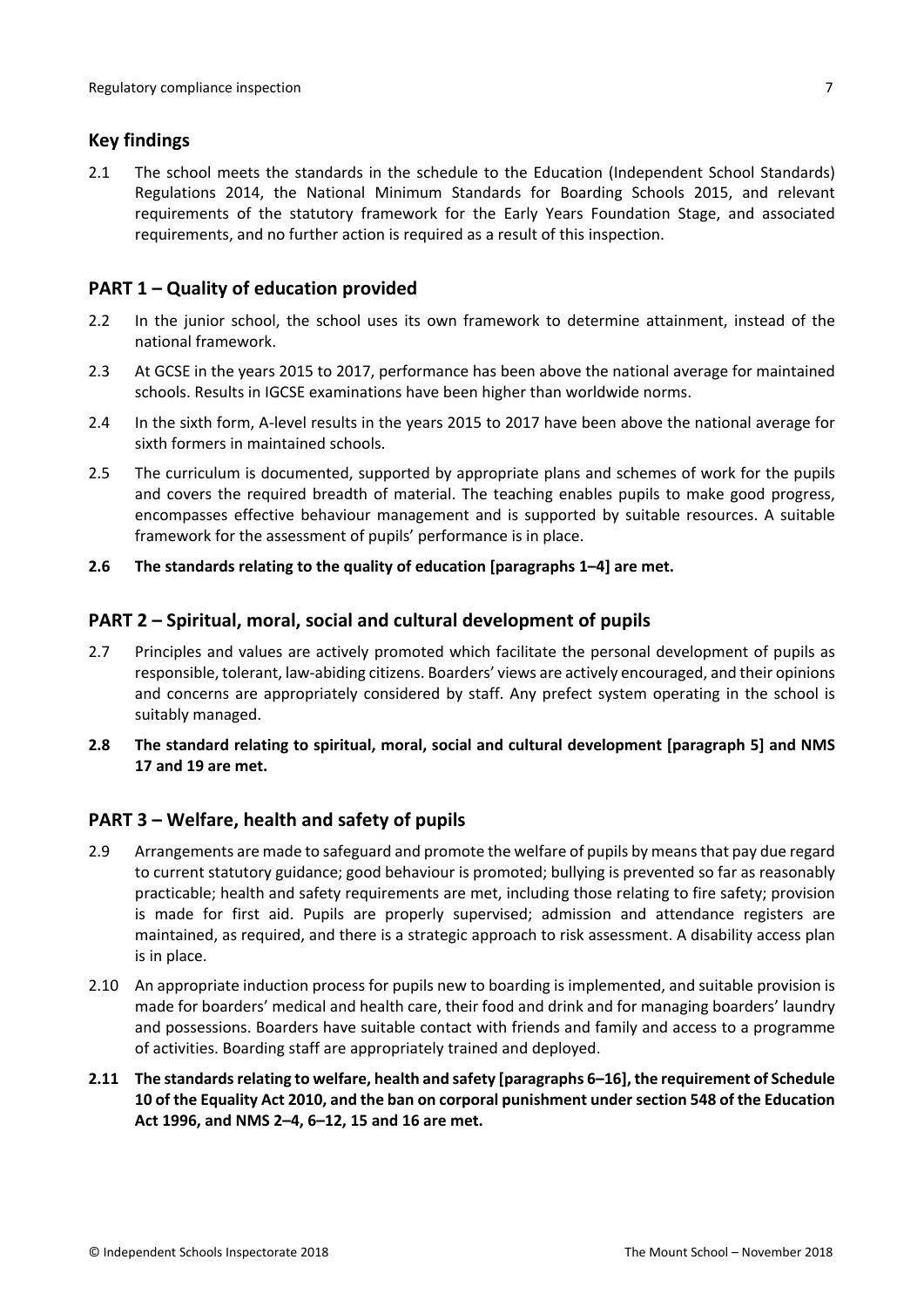### <span id="page-7-0"></span>**PART 4 – Suitability of staff, supply staff, and proprietors**

- **2.12** The school makes appropriate checks to ensure the suitability of staff, supply staff, and proprietors and a register is kept as required. Visitors to boarding accommodation are appropriately supervised.
- **2.13 The standards relating to the suitability of those in contact with pupils at the school [paragraphs 17–21] and NMS 14 are met.**

#### <span id="page-7-1"></span>**PART 5 – Premises of and accommodation at schools**

- 2.14 Suitable toilet and changing facilities, and showering facilities where required by the standard, and appropriate accommodation for their medical and therapy needs are provided. The premises are maintained to a standard commensurate with health and safety; acoustics and lighting are appropriate; water provision is adequate. Suitable outdoor space is provided for physical education and outdoor play. Boarding accommodation is adequate for the needs of all boarders, and safeguards and promotes their welfare.
- **2.15 The standardsrelating to the premises and accommodation [paragraphs 22–31] and NMS 5 are met.**

#### <span id="page-7-2"></span>**PART 6 – Provision of information**

- 2.16 A range of information is variously published, provided or made available to parents, inspectors and the Department for Education. These include details about the proprietor, the ethos of the school and the curriculum, and of the school's arrangements for admission, behaviour and exclusions, bullying, health and safety, first aid, details of the complaints procedure, and the number of complaints registered under the formal procedure during the preceding school year, and the provision for any with education, health and care plans or English as an additional language. They also include particulars of the school's academic performance during the preceding school year, inspection reports and (for parents only) a report at least annually of their own child's progress. The safeguarding policy is posted on the school's website. A suitable statement of boarding principles and practice is published by the school.
- **2.17 The standard relating to the provision of information [paragraph 32] and statement of boarding principles [NMS 1] are met.**

#### <span id="page-7-3"></span>**PART 7 – Manner in which complaints are handled**

- 2.18 Parental complaints, if any, are handled effectively through a three-stage process, (informal, formal and a hearing before a panel of three, one of whom isindependent of the school). Each stage has clear time scales, and at the third stage the panel can make findings and recommendations which are communicated to the complainant. Records are kept appropriately, including of any action taken, whether or not a complaint is successful, and identifying those relating to the boarding provision.
- **2.19 The standard relating to the handling of complaints [paragraph 33] and NMS 18 are met.**

#### <span id="page-7-4"></span>**PART 8 – Quality of leadership in and management of schools**

- 2.20 The proprietor ensures that the leadership and management demonstrate good skills and knowledge, and fulfil their responsibilities effectively, so that the other standards are consistently met and they actively promote the well-being of the pupils. Appropriate leadership and management of boarding ensure that the required policies and records are maintained and effectively monitored.
- **2.21 The standard relating to leadership and management of the school [paragraph 34] and NMS 13 are met.**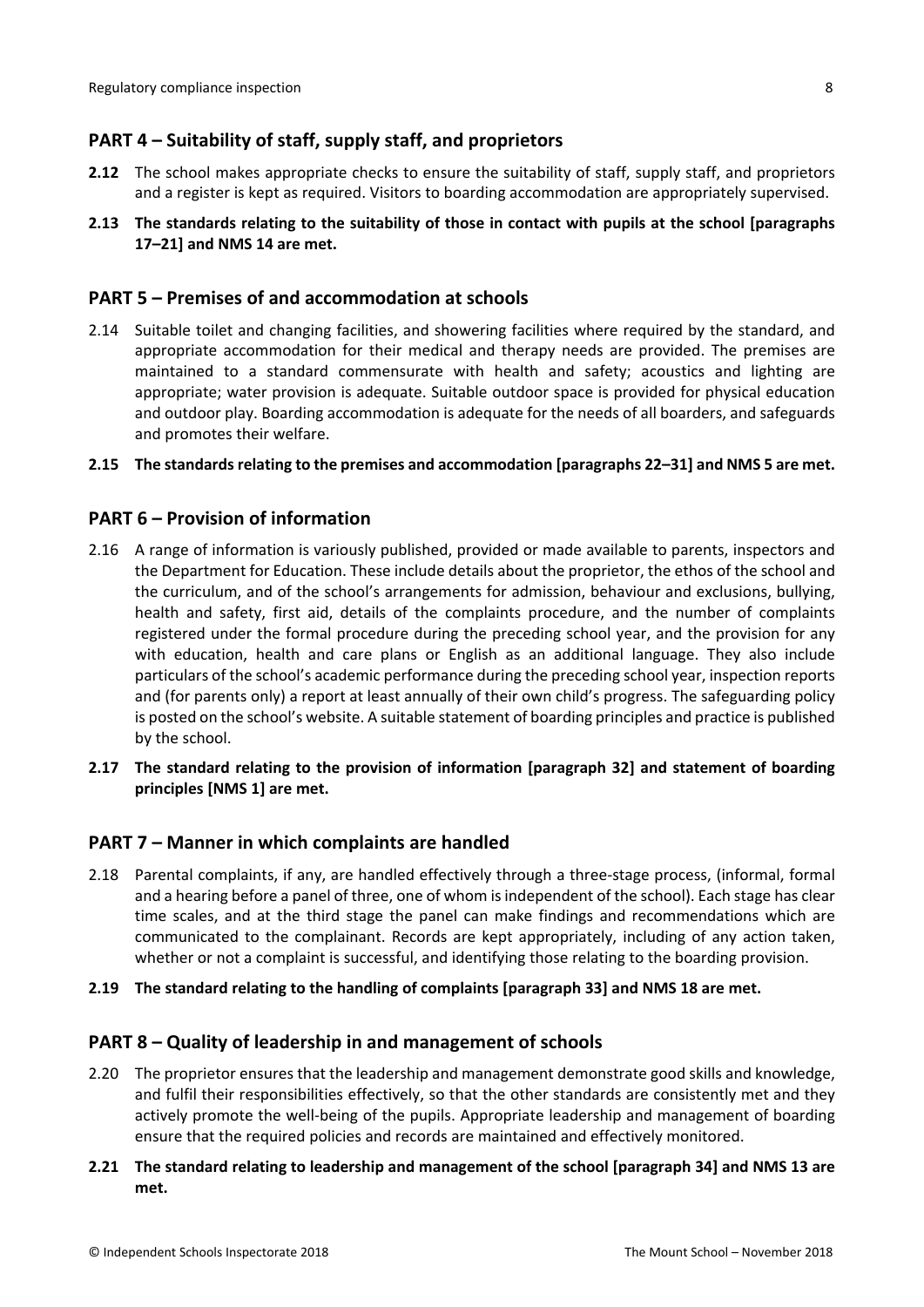## <span id="page-8-0"></span>**3. Educational Quality Inspection**

#### <span id="page-8-1"></span>**Preface**

**The EDUCATIONAL QUALITY inspection reports on the quality of the school's work**. It focuses on the two key outcomes:

- The achievement of the pupils, including their academic development, and
- The personal development of the pupils.

Since the school was last inspected, the framework for inspection has changed. The current inspection framework uses different criteria and arrangements for grading from those used in previous inspection frameworks. The judgements made on this inspection are, therefore, not directly comparable to judgements made on previous inspections.

All independent schools are required to meet the requirements of the Independent School Standards. However, different inspectorates apply different frameworks that are suited to the different types of schools they inspect. The ISI terminology reflects quality judgements that are at least equivalent to those used by the national inspectorate, Ofsted. ISI reports do not provide a single overarching judgement for the school but instead give a clear judgement about key outcomes for pupils and information on the quality of the school's work.

#### **The headline judgements must include one of the ISI descriptors 'excellent', 'good', 'sound' or 'unsatisfactory'.**

Where necessary, National Curriculum nomenclature is used to refer to year groups in the school. Where the school's own names differ from those used nationally, the details are given in the table below:

| School name | National Curriculum name |  |  |
|-------------|--------------------------|--|--|
| College 1   | Year 12                  |  |  |
| College 2   | Year 13                  |  |  |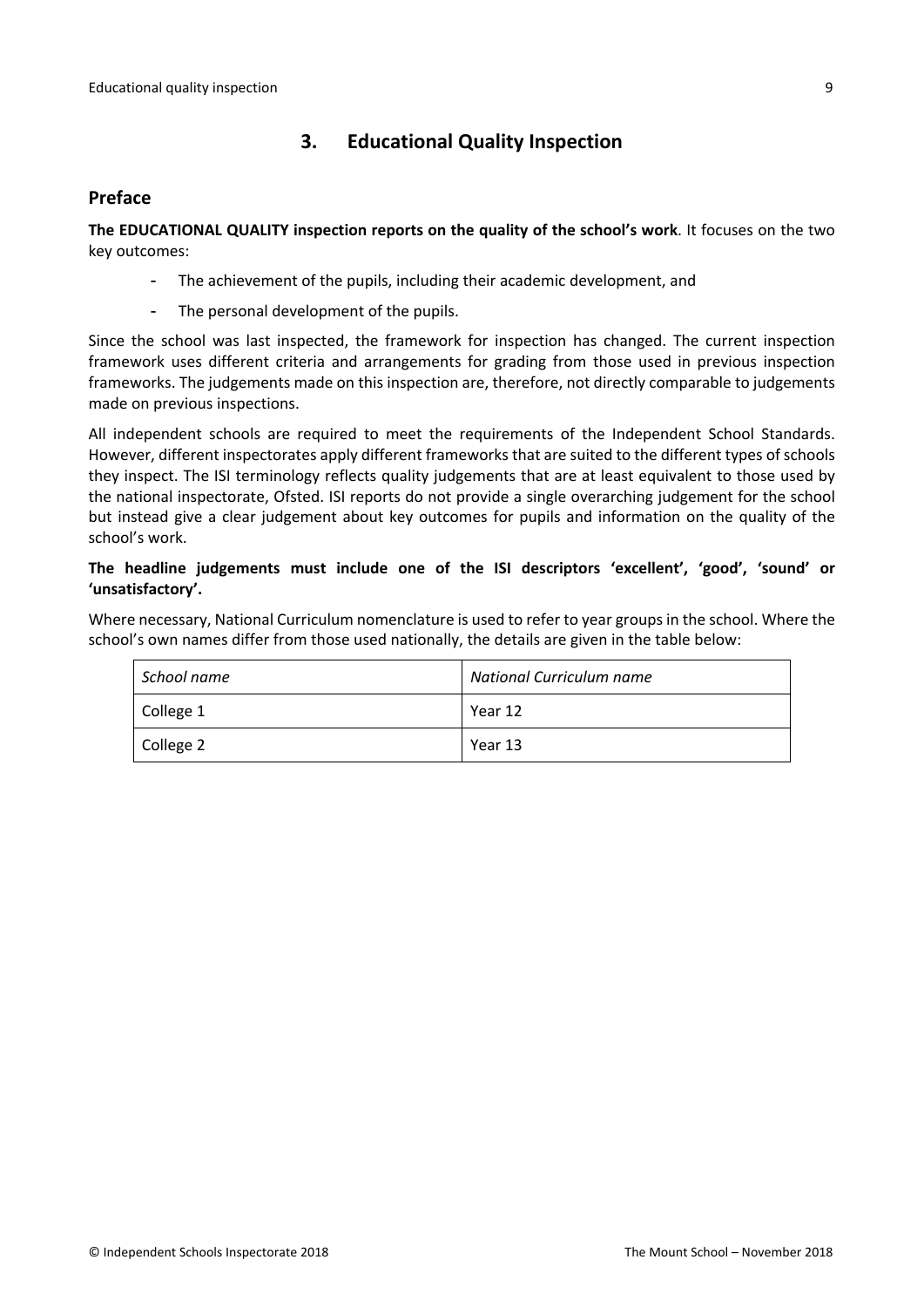## <span id="page-9-0"></span>**Key findings**

- 3.1 The quality of the pupils' academic and other achievements is excellent.
	- Pupils achieve highly in a wide range of cultural, technical, sporting, creative and communitycentred pursuits.
	- Pupils of all ages, needs and abilities demonstrate excellent attitudes to learning.
	- Pupils demonstrate very good levels of knowledge, skills and understanding across all subjects.
	- Pupils are able to communicate with each other and their teachers very well. They exhibit particularly strong listening skills.
- 3.2 The quality of the pupils' personal development is excellent.
	- Pupils' spiritual understanding is a particular strength. They appreciate the non-material aspects of life at extremely high levels.
	- Pupils show high ability in their decision-making skills.
	- Pupils display excellent social skills and awareness of others. They support and encourage each other, creating particularly open and friendly relationships.
	- Pupils exhibit a strong sense of consideration for personal safety and well-being.

#### <span id="page-9-1"></span>**Recommendations**

- 3.3 In the context of the excellent outcomes, the school might wish to consider:
	- Facilitate pupils' skills in improving their own progress by increasing uniformity in marking across the school, so that pupils receive consistently high quality feedback.
	- Fully implement plansto enable older boarders' abilitiesto study independently by enhancing the provision for them to do so.

## <span id="page-9-2"></span>**The quality of pupils' academic and other achievements**

- 3.4 The quality of pupils' academic and other achievements is excellent.
- 3.5 Across all ages, pupils achieve at high levels. Early Years Foundation Stage (EYFS) pupils make excellent progress from their starting points with the large majority exceeding the Early Learning Goals. The junior school does not take part in National Curriculum tests, but the available evidence from standardised tests shows that pupils' attainment in English and mathematics is above national agerelated expectations. Senior school pupils achieve highly in GCSE examinations, significantly exceeding the results predicted for them in standardised tests, and those with EAL attain above worldwide average results in IGCSE examinations. Sixth-form results at A-level are above the national average for all maintained schools and sixth-form leavers are successful at entry to a wide range of universities. These levels of attainment, supported by evidence from lesson observations, work scrutiny, and pupils' responses in interviews, show that pupils make good progress over time. Pupils with SEND make excellent progress in relation to their expected levels of attainment at GCSE and A-level, and parents' comments in their responses to pre-inspection questionnaires make particular reference to the success of the school in promoting these levels of progress. Pupils' attainment and good progress is supported and enabled because school leaders use assessment data carefully, to ensure that teaching and curriculum provision is well-matched to pupils' needs and abilities. High expectations in teaching also mean that pupils strive for, and achieve high standards in their learning.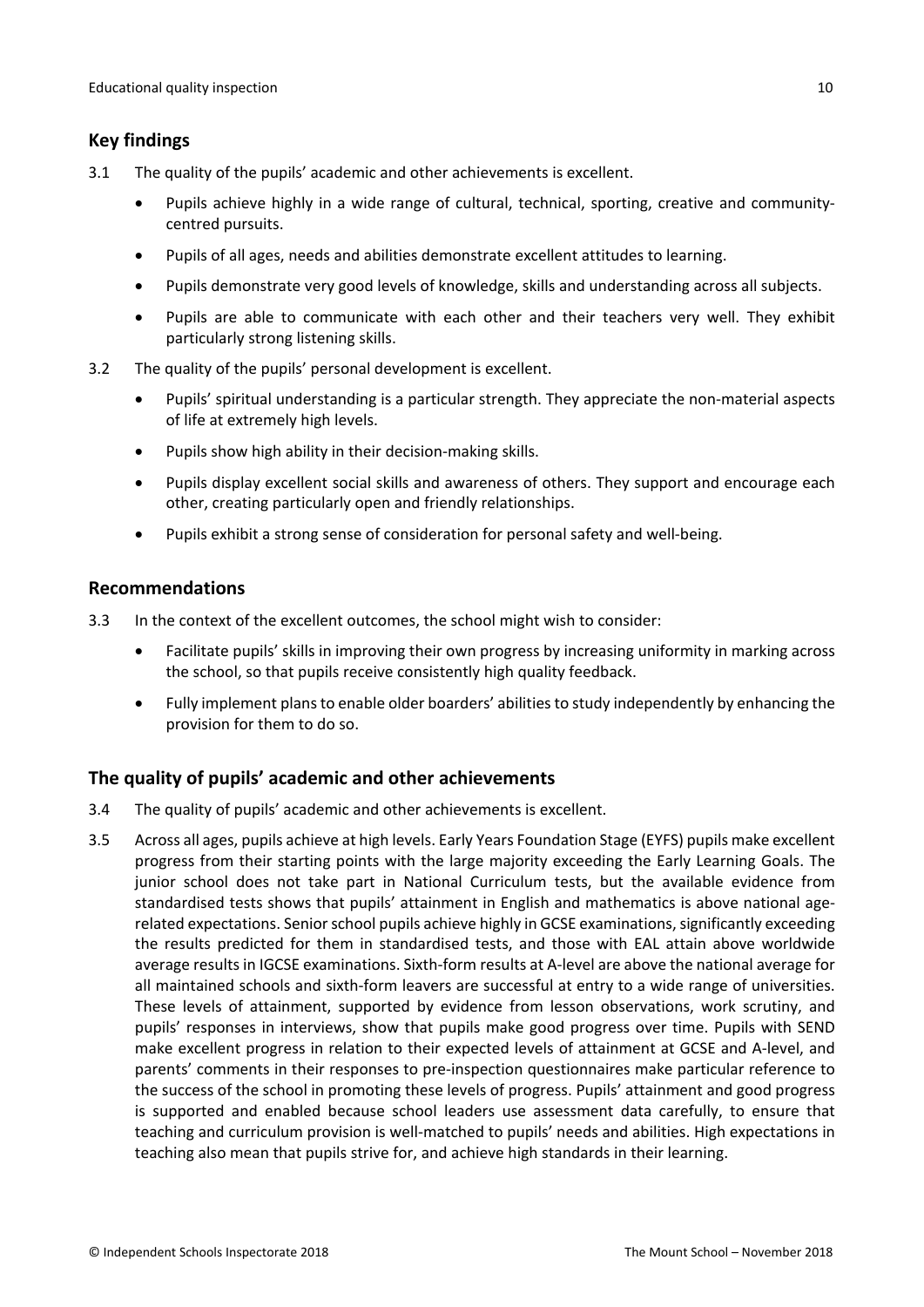- 3.6 Pupilsshow strong knowledge and understanding acrossthe range ofsubjects, particularly in the sixth form. This was seen, for example, in pupils' work on textiles in design technology, where pupils were able to make informed choices about which fabrics to use, based on excellent knowledge of their properties. Younger pupils used effective emerging language skills to attempt complicated spellings, and pupils applied their understanding of historical context effectively in a debate on the reasons for the English Civil War. Older pupils, including those with EAL, demonstrated a strong ability to explain the principles of differential calculus and its relevance to problem-solving and in physics, sixth-form pupils were able to apply prior knowledge of stationary waves to predict the conditions necessary for the formation of progressive wave forms. Excellent knowledge and understanding of the formation of regular past participles was reinforced and then used to identify irregular past participles in a passage, during a French lesson, by older pupils, without direct input from the teacher. This is because supportive, knowledgeable teaching and use of open questions encourages pupils' critical thinking and reasoning. Younger pupils variously demonstrated excellent understanding of pronouns and clauses, equivalent fractions and the language associated with factors and multiples.
- 3.7 Communication skills are a particular strength of pupils and are evident across many subjects and ages. The youngest pupils negotiated extremely effectively when designing their own game, discussing rules and expectations clearly; others spoke and listened to each other before deciding how to share the job of tidying up before story time. Pupils with SEND showed developing prowess in their use of vowel and consonant blends aided by teacher-led learning strategies such as 'When two vowels go walking, the first one does the talking'. Pupils develop their own ideas, enabled by careful lessonplanning which enables them to experiment with language. Excellent listening skills were also evident when pupils shared ideas on interpreting the sounds and movements of fireworks in creative dance. Older pupils, including some with SEND and many with EAL led a very successful morning meeting on the history of the white poppy movement.
- 3.8 At all ages, pupils' mathematical skills and understanding are at a high level. The youngest pupils demonstrated strong understanding of the correct terminology for two-dimensionalshape; junior-age pupils were quick to show their grasp of 'near multiples' and applied this knowledge to good use in making quick estimates. In interviews, pupils stated that they feel their mathematical learning helps them to achieve in other areas such as GCSE physical education (PE) and A-level psychology, enabled by the carefully-planned curriculum. Older pupils, including those with EAL, showed an excellent understanding of the use of substitution to solve differential calculus problems. Pupils' mathematical progressisslower when teaching lacks pace or planning isinsufficient to meet pupils' individual needs. Use of assessment data has led the school's leadership to identify a need for pupils to develop their mental mathematics skills which have improved as a result of strategies implemented.
- 3.9 Pupils use information and communication technology (ICT) to enhance and reinforce their learning very effectively. They make widespread use of tablet computers across the curriculum and are able to judge when accessing online information is of most help in their learning. During interviews with inspectors, pupils stated that they feel the school's approach to the use of ICT is balanced; they feel they are able to choose the most appropriate tool to help them, depending on the context of their studies. This was seen during a mathematics lesson, for example, where younger pupils selected confidently from a range of apps to practise their mental arithmetic. Older pupils are able to reinforce and revise their understanding by accessing course notes on their devices during independent study time. They also used modelling software very knowledgeably to study wave forms during an A level physics lesson. Evidence of excellent use of image-editing software was displayed in photographic artwork for an exhibition. The youngest pupils showed excellent independent ICT skills when using tablet computers to gather further ideas for Mayan mask designs in Art and junior pupils were able to program a spreadsheet to perform four rules calculations in a mathematics lesson. Junior pupils also produced excellent podcasts during a computing lesson. Pupils have accrued significant benefit from the school's leadership successfully promoting the use of ICT.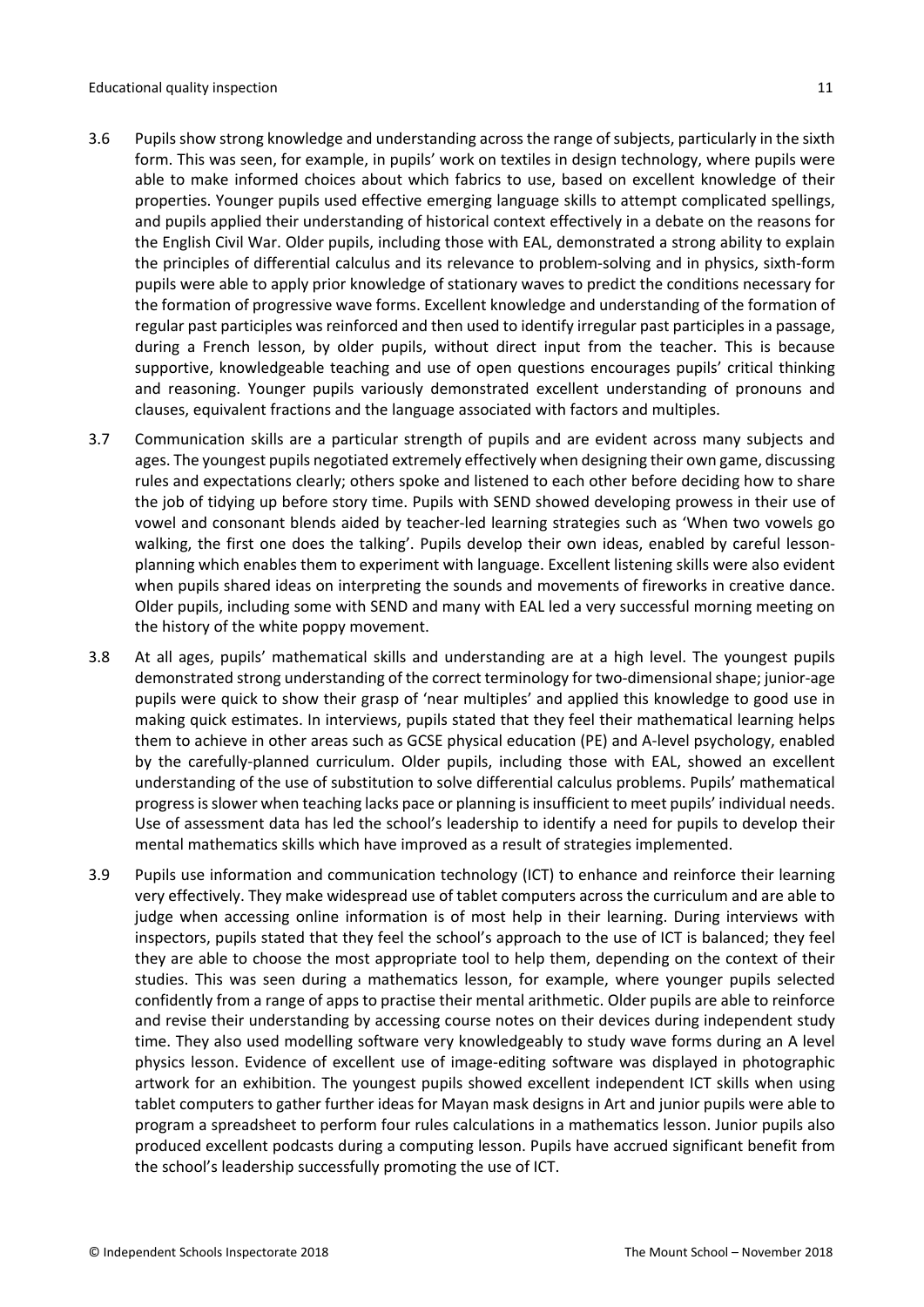- 3.10 Pupils exhibit increasingly strong study skills asthey progressthrough the school. Younger pupils begin to embed independent learning, supported by teaching that helps them to do so. Older pupils show particularly strong research skills. Independent projects demonstrate precise question formation and evaluative conclusions, as seen in a history lesson where older pupils displayed very effective skills in their analysis of the subjectivity and objectivity of newspaper headlines. Junior pupils made visibly rapid progress in the understanding and use of vowels when frequent mistakes prompted them to stop, think and check, before eventually selecting the right answer, all without prompting from the teacher. Scrutiny of pupils' books showed increasing personal study skills with age and pupils evidenced mature thinking about the opportunities they are afforded to improve their practical revision skills by using self-help texts. Some pupils reported, during interviews, that they do not understand how to improve their learning. Scrutiny of pupils' work showed some inconsistency in the quality of marking and feedback given to pupils, leading to less rapid progress. That marking and feedback which followed the school policy was seen to ensure more assured progress. In these cases, pupils were able to determine their 'next steps' and describe these, readily. Older pupils were able to identify their preferred learning styles and to describe the revision strategies that work best for them. They credit their attendance at a recent study skills workshop as being key to this. Some GCSE and sixth-form boarders feel that their independent study is hampered by a lack of suitable study facilities in their rooms due to a recent relocation from an adjacent house. The school is aware of this and is implementing plans to remedy the situation.
- 3.11 Pupils, including those with SEND and/or EAL achieve highly in a wide range of pursuits. For instance, inspectors observed some submitted A-level photographic and multi-media artwork of exceptional standard, which explored the theme of water and reflections in uniquely creative and thematically abstract designs. Junior pupils displayed high-quality swimming skills in the use of different strokes during a PE lesson supported by an excellent staffing ratio and coaching that set them individual targets. Older pupils are successful in regional debating and creative writing competitions. A very high proportion of pupils taking LAMDA Speech and Drama examinations, including pupils with SEND, achieve distinction; pupils spoke readily about how participation in this activity has transformed their ability to speak confidently to an audience. Older pupils' successes in pursuits such as regional and national netball, fencing, and biathlon competitions, as well as in the UK Mathematics challenge combine with such junior achievements as winning a regional scientific hovercraft challenge, and a local literary festival poetry and short story competition. Pupils have also gained a variety of scholarships to major senior schools and specialist institutions such as for dance.
- 3.12 Pupils of all ages, needs and abilities demonstrate excellent attitudesto learning. They are diligent and focused in their individual and collaborative studies. This is because a strong sense of community and social responsibility are embedded across all areas and facets of the school, in line with Quaker philosophy. Junior-age pupils worked together harmoniously and creatively during their nascent contemporary dance choreography, very young pupils pooled ideas to create a 'policeman' game during free-flow and also worked to excellent effect with partners during a gymnastics lesson. Older pupils worked together to decide the best choice of textiles for a festival garment design. Pupils lead conversations, respond well to the frequent use of open questions in teaching and are encouraged to celebrate mistakes as part of the learning journey. Pupils exhibit a sense of empowerment and are very keen to learn, supported by encouragement to achieve their best at all times.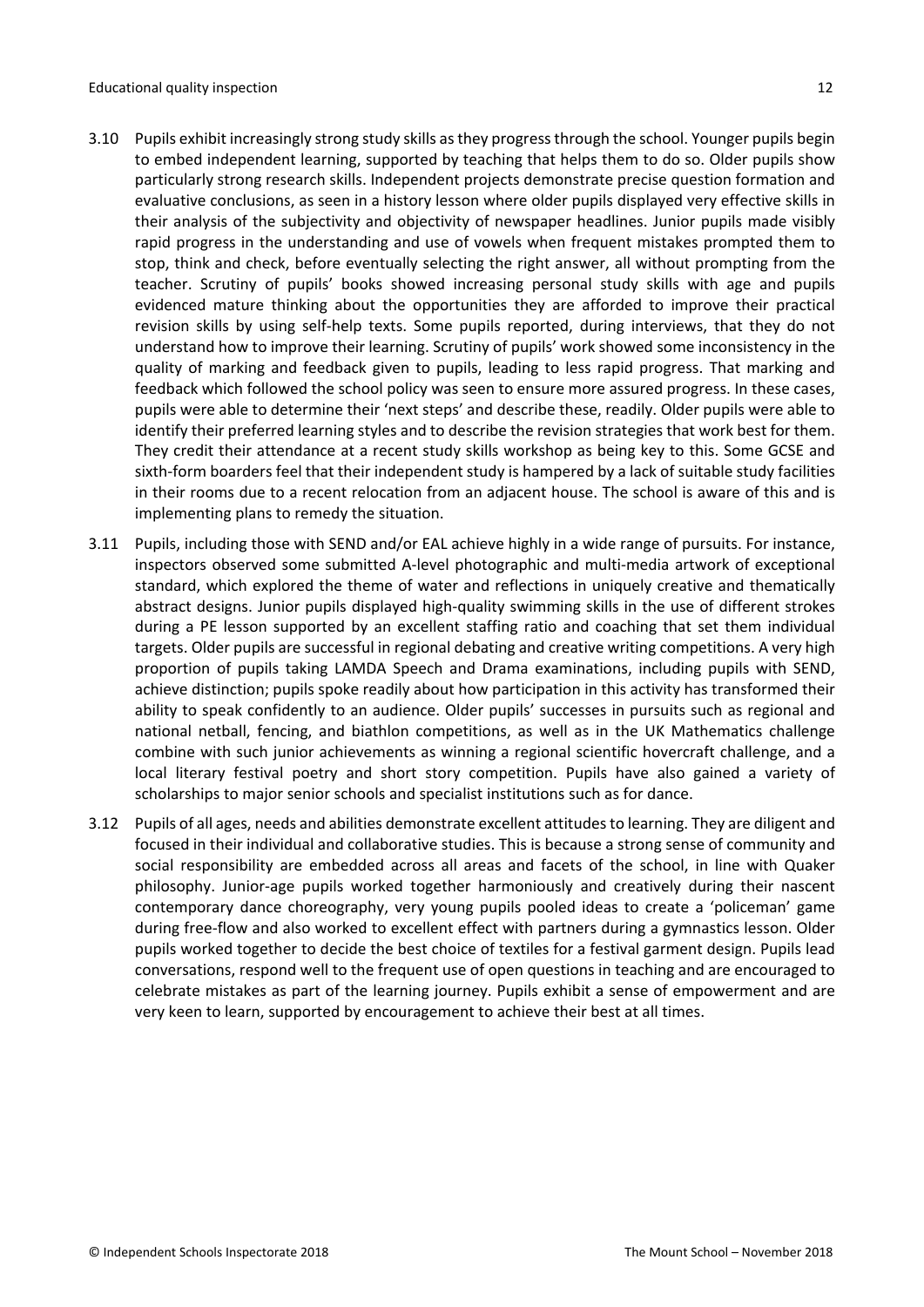#### <span id="page-12-0"></span>**The quality of the pupils' personal development**

- 3.13 The quality of the pupils' personal development is excellent.
- 3.14 Pupils show excellent self-understanding. They are able to evaluate their own success very effectively and set their own goals. This is supported by the ethos of tolerance and care for others found throughout the school. Pupils'self-esteem is high. Children in the EYFS are confident in the setting and at ease with each other and their teachers. Some senior pupils interviewed by inspectors were less confident to speak, but pupils in lessons were exuberantly confident. This is supported by the very warm relationships evident between pupils and staff as well as the value placed by staff on pupils' interests and happiness.
- 3.15 Pupils show high ability in their decision making. They are able to consider options evaluatively and are unafraid to take risks in their learning. This was very evident, for example, in a senior music lesson on chord progression and in an EYFS PE lesson, where pupils showed a propensity to experiment without fear of making mistakes, supported by their teachers' encouragement and affirmation of selfbelief when pupils demonstrated their emerging skills. Pupils described to inspectors that they have learned that every action has a consequence, good or bad, and that it is good to take risks as long as they are thought through beforehand. Pupils showed a clear understanding, during interviews, of the negative effects on mental health of too much screen time.
- 3.16 Pupils' spiritual understanding is a key strength. They exhibit extremely high levels of spiritual awareness, reflectivity and empathy strongly valuing the Quaker approach and ethos of equality and valuing others equally in their daily lives. Pupils of all faiths or of none are able to empathise strongly with the needs of others. Their ability to contemplate non-material aspects of life is given particular focus by their participation in silent communal meetings for worship as a whole school, which were palpably significant in their impact. Older pupils described to inspectors, during interviews, the importance of all participants, pupils and staff, sitting in a square during these meetings, emphasising the equality that this bestows and how much they value and benefit from the opportunity to sit in silence and reflect. They were able to explain that they consider happiness to be the most important precursor to world peace because global happiness would remove the need for conflict. Sixth-formers described to inspectors how much they enjoyed to attend a weekly meeting at a Quaker meeting house in York, where they may reflect with other members of the Friends in the community. Younger pupils recognised and described enthusiastically, during an assembly, the qualities that make a good friend. Pupils are ably supported in their spiritual journeys by opportunities such as these being built into the daily fabric of life in the school.
- 3.17 Pupils have a very high level of moral understanding. They understand the effect of their own and others' actions; inspectors observed excellent levels of behaviour and respect for all demonstrated by pupils, embedded throughout all school activities. Pupils identify an atmosphere of inclusivity and of excellent behaviour based on mutual respect which exists in the school. They note that the school's teachings on behaviour become more refined as pupils move through the school; younger pupils would consider simply what is right and wrong, whereas older pupils described how they are encouraged to consider the reasons behind poor behaviour and seek to address these positively. Inspection evidence supports these views. The school's restorative and equitable approach to behaviour management, implemented by an extremely caring staff, are key to promoting pupils' high standards of moral understanding.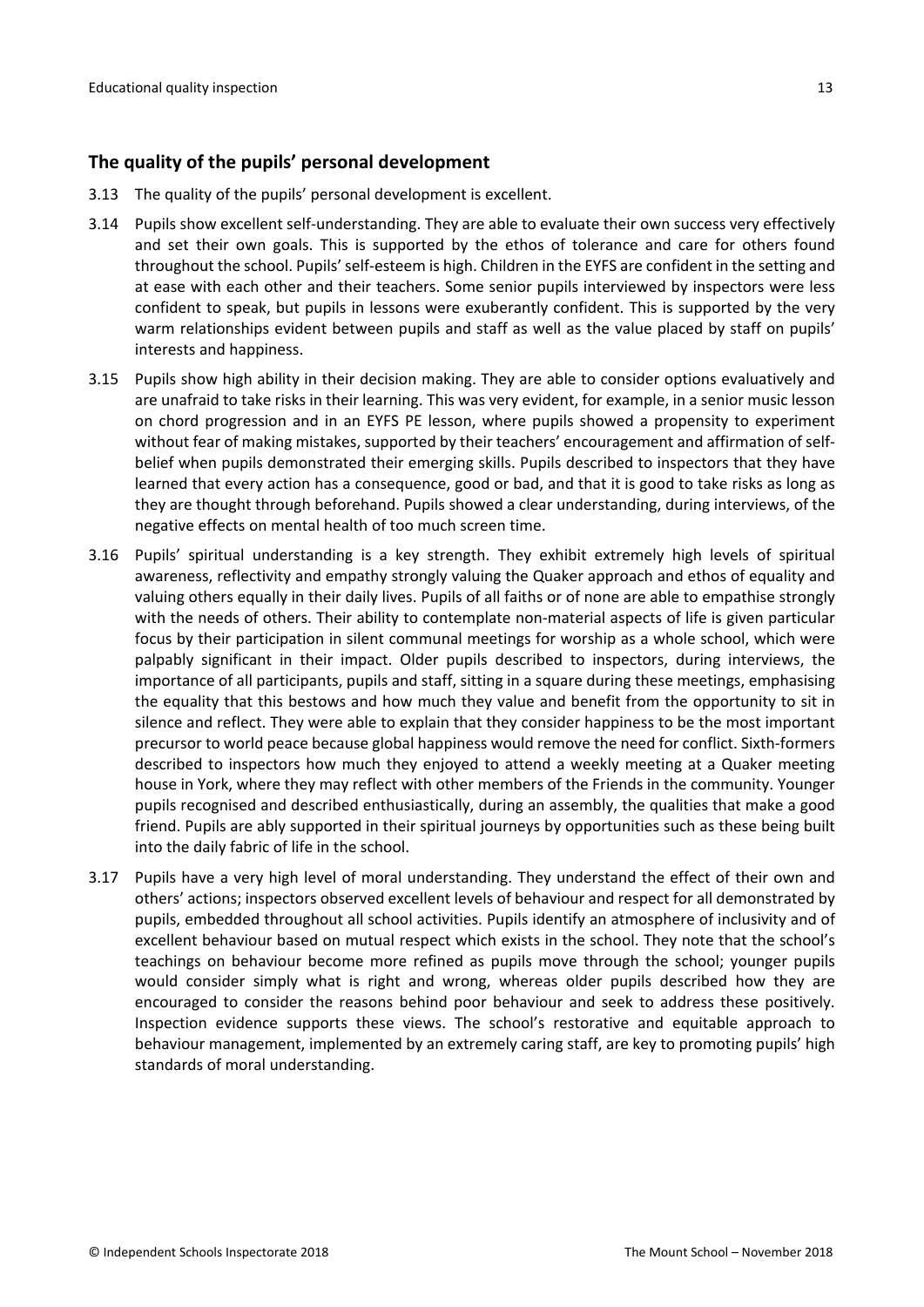- 3.18 Pupils display excellent social skills and awareness of others. They support and encourage each other frequently and unselfconsciously. A junior school performing arts group celebrated each other's ideas for interpreting fireworks through movement by listening intently, encouraging and applauding without being prompted or reminded. Senior school pupils recalled and used the support skills learned on a recent outdoor education residential, during a mathematics lesson. Relationships in the school are particularly open and friendly and staff lead by example. Older pupils pass on the example to younger through involvement in initiatives such as the long-standing and effective 'Nutcracker' peer mentoring programme.
- 3.19 Pupils undertake a highly effective very wide range of charitable work based on their own research into the actual needs of the locality. They are encouraged and enabled in this by carefully planned and co-ordinated initiatives such as the 'PeaceJam' programme which provides a framework through which pupils can work for positive change in themselves, their communities and the world. Pupils spoke effusively of their participation and achievements in this scheme, which has inspired and enabled them to initiate a variety of successful community projects. Pupils achieved media recognition for an initiative which raised funds for and constructed 'lifebags' containing basic essentials for refugees in Greece. This was followed by a 'learnbags' project for refugee children when older pupils observed what little they had with which to learn. A recent local endeavour initiated by older pupils collects and distributes hygiene products for homeless people in York. Pupils are supported by staff in choosing charities to support, but they also stated that they value the school coming together as a whole community, exercising democracy to elect the main charity for the year. Older pupils described their sense of satisfaction gained from volunteering in a local hospital and with an animal charity. Boarders are supported by the school in providing a venue for their termly 'Contact the Elderly' event, during which local senior citizens are invited by boarders for afternoon tea and entertainment.
- 3.20 Celebrating diversity is a natural part of the school and is enabled and affirmed by the Quaker approach and values. Boarders from all over the world settle quickly due to the warm and welcoming environment, and understand and respect the cultural practices of others in boarding. Pupils relish the diversity between each other and learn from it because the school has successfully created an atmosphere where differences are invisible and prejudices are absent. An overwhelming majority of pupils' questionnaire responses indicated their belief that the school encourages them to respect and tolerate other people. This was confirmed emphatically by inspection evidence. For example, pupils described how much they valued being supported by the school to organise a Chinese New Year celebration for overseas boarders, as they realised that they were far from home and wanted them to feel valued and included. Boarders from other cultures described how they enjoyed the opportunity to present to their classes on their own cultural practices in order to further mutual understanding.
- 3.21 Pupils exhibit a strong sense of consideration for their personal safety and well-being. They understand the need for a healthy lifestyle and make active choices in their daily life by successfully adopting healthy practices. They choose from a selection of high quality and healthy meal options and pupils were able, readily, to explain to inspectors how to stay safe and well. Older pupils described how their learning about physiology in subjects such as biology and PE helps them to understand how to keep fit. They praised the school's approach which discourages mobile phone use, as this promotes more opportunities for face-to-face conversations. Pupils benefit from being able to promote online safety amongst their peers by seeking election to the school's 'Digital Leaders' committee. Pupils know when to seek help; they described, with great warmth, the mental health support they receive from medical staff.